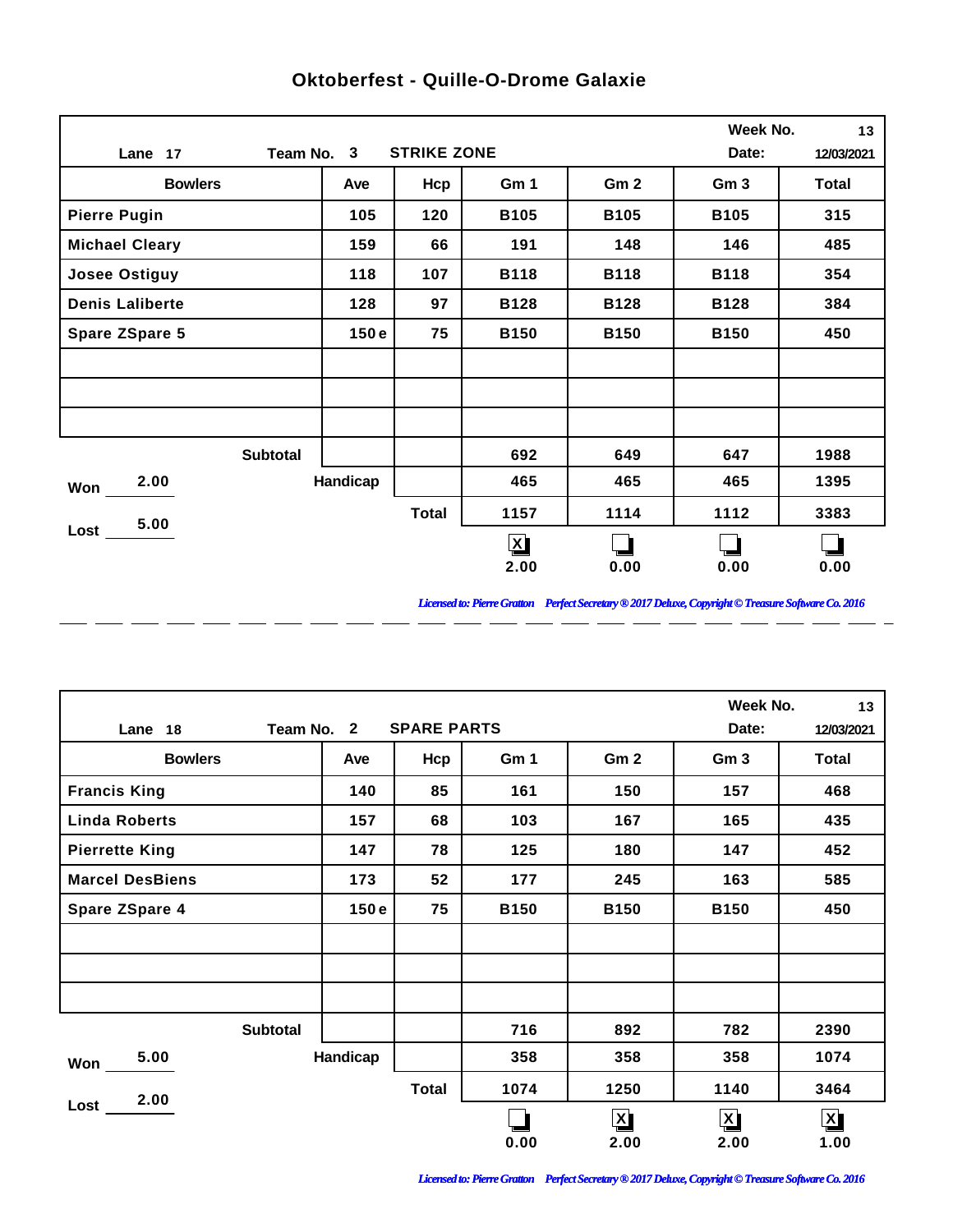|                        |            |              |              |                 | Week No.        | 13           |
|------------------------|------------|--------------|--------------|-----------------|-----------------|--------------|
| Lane 19                | Team No. 5 | THE G TEAMS  |              |                 | Date:           | 12/03/2021   |
| <b>Bowlers</b>         | Ave        | Hcp          | Gm 1         | Gm <sub>2</sub> | Gm <sub>3</sub> | <b>Total</b> |
| <b>Ginette Gervais</b> | 140        | 85           | 155          | 190             | 115             | 460          |
| <b>Diane Gratton</b>   | 134        | 91           | 185          | 194             | 133             | 512          |
| <b>Pierre Gratton</b>  | 167        | 58           | 144          | 169             | 194             | 507          |
| <b>Ed Zabarauskas</b>  | 174        | 51           | 156          | 133             | 181             | 470          |
| Spare ZSpare 7         | 150e       | 75           | <b>B150</b>  | <b>B150</b>     | <b>B150</b>     | 450          |
|                        |            |              |              |                 |                 |              |
|                        |            |              |              |                 |                 |              |
|                        |            |              |              |                 |                 |              |
| <b>Subtotal</b>        |            |              | 790          | 836             | 773             | 2399         |
| 7.00<br>Won            | Handicap   |              | 360          | 360             | 360             | 1080         |
| 0.00                   |            | <b>Total</b> | 1150         | 1196            | 1133            | 3479         |
| Lost                   |            |              | $\mathbf{X}$ | $\mathbf{X}$    | $\mathbf{X}$    | $\mathbf{X}$ |
|                        |            |              | 2.00         | 2.00            | 2.00            | 1.00         |

 $\overline{a}$ 

 $\overline{a}$ 

 $\overline{a}$ 

 $\overline{a}$ 

 $\overline{a}$ 

 $\overline{a}$ 

 $\overline{a}$ 

## **Oktoberfest - Quille-O-Drome Galaxie**

*Licensed to: Pierre Gratton Perfect Secretary ® 2017 Deluxe, Copyright © Treasure Software Co. 2016*

<u> 2002 - 2003 - 2003 - 2003 - 2003 - 2003 - 2003 - 2003 - 2003 - 2003 - 2003 - 2003 - 2003 - 2003 - 2003 - 200</u>

|                        |            |                        |             |                 | Week No.        | 13         |
|------------------------|------------|------------------------|-------------|-----------------|-----------------|------------|
| Lane 20                | Team No. 8 | <b>NO F IN STRIKES</b> |             |                 | Date:           | 12/03/2021 |
| <b>Bowlers</b>         | Ave        | Hcp                    | Gm 1        | Gm <sub>2</sub> | Gm <sub>3</sub> | Total      |
| George Tuinstra Gr     | 124        | 101                    | 137         | 134             | 151             | 422        |
| <b>Sylvie Gaudreau</b> | 125        | 100                    | 121         | 154             | 106             | 381        |
| <b>Raymond Trudel</b>  | 149        | 76                     | 134         | 101             | 93              | 328        |
| Ty Beauchamp           | 167        | 58                     | <b>B167</b> | <b>B167</b>     | <b>B167</b>     | 501        |
| Spare ZSpare 10        | 150e       | 75                     | <b>B150</b> | <b>B150</b>     | <b>B150</b>     | 450        |
|                        |            |                        |             |                 |                 |            |
|                        |            |                        |             |                 |                 |            |
|                        |            |                        |             |                 |                 |            |
| <b>Subtotal</b>        |            |                        | 709         | 706             | 667             | 2082       |
| 0.00<br>Won            | Handicap   |                        | 410         | 410             | 410             | 1230       |
| 7.00                   |            | <b>Total</b>           | 1119        | 1116            | 1077            | 3312       |
| Lost                   |            |                        |             |                 |                 |            |
|                        |            |                        | 0.00        | 0.00            | 0.00            | 0.00       |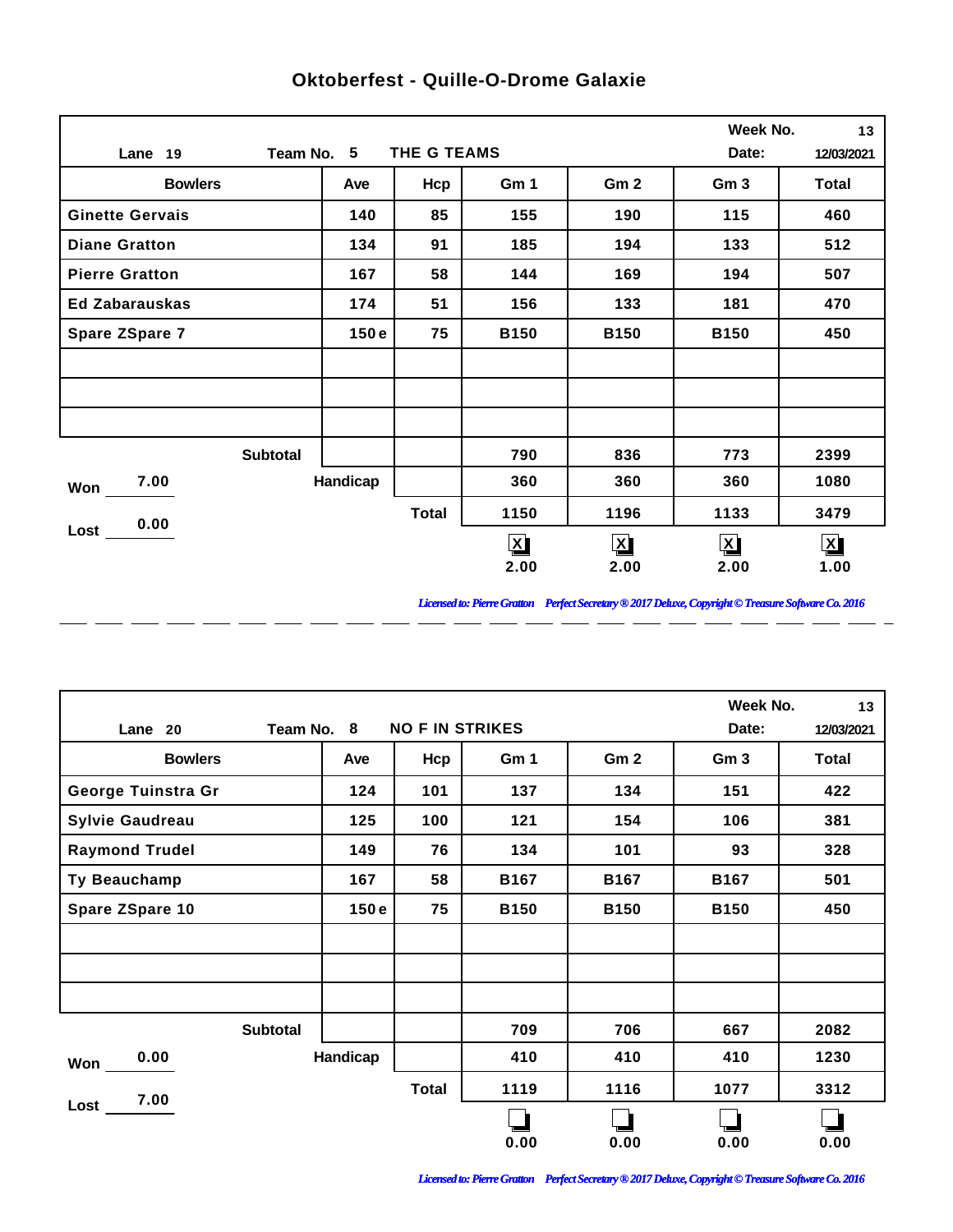|                      |                 |              |                         |                 | Week No.        | 13           |
|----------------------|-----------------|--------------|-------------------------|-----------------|-----------------|--------------|
| Lane 21              | Team No. 1      |              | <b>CHASING TURKEYS</b>  |                 | Date:           | 12/03/2021   |
| <b>Bowlers</b>       | Ave             | Hcp          | Gm 1                    | Gm <sub>2</sub> | Gm <sub>3</sub> | <b>Total</b> |
| <b>Marjo Cartier</b> | 124             | 101          | 144                     | 153             | 158             | 455          |
| <b>Diane Cooper</b>  | 139             | 86           | 162                     | 145             | 119             | 426          |
| <b>Steve Walling</b> | 152             | 73           | 146                     | 149             | 156             | 451          |
| Spare ZSpare 1       | 150e            | 75           | <b>B150</b>             | <b>B150</b>     | <b>B150</b>     | 450          |
| Spare ZSpare 3       | 150e            | 75           | <b>B150</b>             | <b>B150</b>     | <b>B150</b>     | 450          |
|                      |                 |              |                         |                 |                 |              |
|                      |                 |              |                         |                 |                 |              |
|                      |                 |              |                         |                 |                 |              |
|                      | <b>Subtotal</b> |              | 752                     | 747             | 733             | 2232         |
| 3.00<br>Won          | Handicap        |              | 410                     | 410             | 410             | 1230         |
| 4.00                 |                 | <b>Total</b> | 1162                    | 1157            | 1143            | 3462         |
| Lost                 |                 |              | $\overline{\mathbf{X}}$ |                 |                 | $\mathbf{X}$ |
|                      |                 |              | 2.00                    | 0.00            | 0.00            | 1.00         |

 $\overline{a}$ 

 $\overline{a}$ 

 $\overline{a}$ 

 $\overline{a}$ 

 $\overline{a}$ 

 $\overline{a}$ 

 $\overline{a}$ 

## **Oktoberfest - Quille-O-Drome Galaxie**

*Licensed to: Pierre Gratton Perfect Secretary ® 2017 Deluxe, Copyright © Treasure Software Co. 2016*

<u> 2002 - 2003 - 2003 - 2003 - 2003 - 2003 - 2003 - 2003 - 2003 - 2003 - 2003 - 2003 - 2003 - 2003 - 2003 - 200</u>

|                       |          |              |             |                         | Week No.             | 13    |
|-----------------------|----------|--------------|-------------|-------------------------|----------------------|-------|
| Team No. 4<br>Lane 22 | Date:    | 12/03/2021   |             |                         |                      |       |
| <b>Bowlers</b>        | Ave      | Hcp          | Gm 1        | Gm <sub>2</sub>         | Gm <sub>3</sub>      | Total |
| George Tuinstra Jr    | 145      | 80           | 137         | 170                     | 139                  | 446   |
| <b>Chris Brown</b>    | 94       | 131          | 57          | 113                     | 145                  | 315   |
| <b>Jaycee Drew</b>    | 138      | 87           | <b>B138</b> | <b>B138</b>             | <b>B138</b>          | 414   |
| <b>Pat Beauchamp</b>  | 195      | 30           | 219         | 212                     | 191                  | 622   |
| Spare ZSpare 6        | 150e     | 75           | <b>B150</b> | <b>B150</b>             | <b>B150</b>          | 450   |
|                       |          |              |             |                         |                      |       |
|                       |          |              |             |                         |                      |       |
|                       |          |              |             |                         |                      |       |
| <b>Subtotal</b>       |          |              | 701         | 783                     | 763                  | 2247  |
| 4.00<br>Won           | Handicap |              | 403         | 403                     | 403                  | 1209  |
| 3.00                  |          | <b>Total</b> | 1104        | 1186                    | 1166                 | 3456  |
| Lost                  |          |              |             | $\overline{\mathbf{X}}$ | $\boxed{\mathbf{X}}$ |       |
|                       |          |              | 0.00        | 2.00                    | 2.00                 | 0.00  |